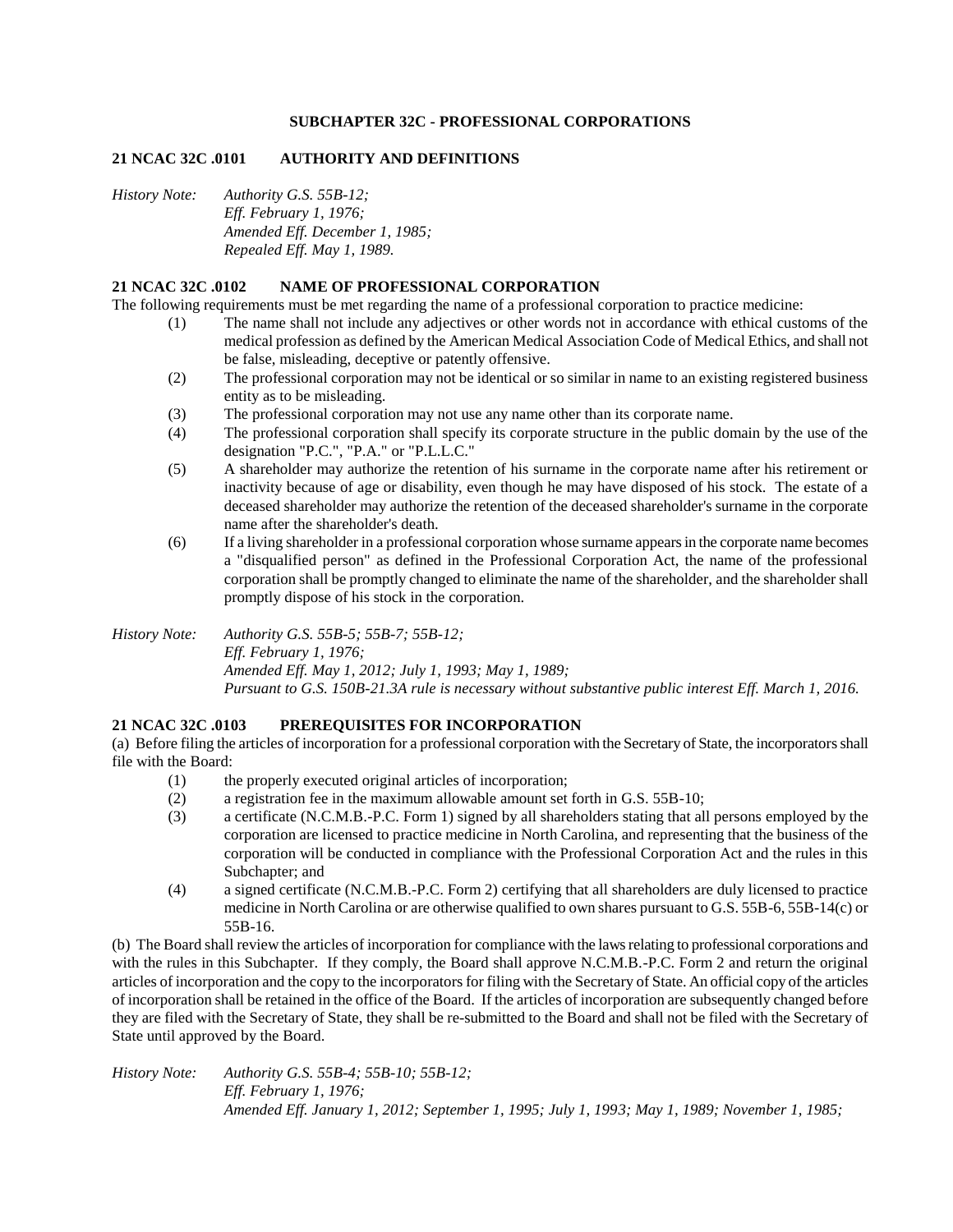*Pursuant to G.S. 150B-21.3A rule is necessary without substantive public interest Eff. March 1, 2016.*

# **21 NCAC 32C .0104 CERTIFICATE OF REGISTRATION**

A Certificate of Registration for a professional corporation shall remain effective until December 31 of each year. A Certificate of Registration may be renewed annually thereafter upon written application to the Board, certifying the names and addresses of all licensed officers, directors, shareholders and employees of the corporation and representing that the corporation has complied with the rules in this Subchapter and the Professional Corporation Act. (N.C.M.B-P.C. Form 4) The application shall be accompanied by a renewal fee in the maximum allowable amount set forth in G.S. 55B-10.

*History Note: Authority G.S. 55B-10; 55B-11; Eff. February 1, 1976; Amended Eff. January 1, 2012; September 1, 1995; May 1, 1989; November 1, 1985; Pursuant to G.S. 150B-21.3A rule is necessary without substantive public interest Eff. March 1, 2016.*

## **21 NCAC 32C .0105 STOCK AND FINANCIAL MATTERS**

(a) The corporation may acquire and hold its own stock.

(b) No person other than a licensee of the Board shall exercise any authority or influence over the practice of medicine as defined in Article 1 of Chapter 90.

(c) Subject to the provisions of G.S. 55B-7, the corporation may make such agreement with its shareholders or its shareholders may make such agreement between themselves as they deem just for the acquisition of the shares of a deceased or retiring shareholder or of a shareholder who becomes disqualified to own shares under the Professional Corporation Act or under the rules in this Subchapter.

(d) Failure to display on the face of all stock certificates a legend that any stock transfers are subject to the provisions of the Professional Corporations Act and the rules of the Board shall be a violation of G.S. 90-14(a).

*History Note: Authority G.S. 55B-6; 55B-7; 55B-8; 90-1.1(5), 90-2(a); 90-5.1(a)(3); 90-14(a)(6); 90-14(a)(8); Eff. February 1, 1976; Amended Eff. May 1, 2012; May 1, 1989; November 1, 1985; Pursuant to G.S. 150B-21.3A rule is necessary without substantive public interest Eff. March 1, 2016.*

## **21 NCAC 32C .0106 CHARTER AMENDMENTS AND STOCK TRANSFERS**

The following provisions apply to all professional corporations to practice medicine:

- (1) An agent of the corporation shall ensure all changes to the articles of incorporation of the corporation are filed with the Board for approval before being filed with the Secretary of State. An agent of the corporation shall ensure a copy of the changes filed with the Secretary of State are subsequently sent to the Board within 10 days after filing with the Secretary of State.
- (2) The Board shall issue the certificate (N.C.M.B.-P.C.Form 5) required by G.S. 55B-6 when stock is transferred in the corporation. N.C.M.B.-P.C.Form 5 shall be permanently retained by the corporation. The stock books of the corporation shall be kept at the principal office of the corporation and shall be subject to inspection by the Board during business hours.
- *History Note: Authority G.S. 55B-6; 55B-7; 55B-8; 55B-12; 90-1.1(5); 90-2(a); 90-5.1(a)(3); 90-14(a)(6); 90-14(a)(8); Eff. February 1, 1976; Amended Eff. May 1, 2012; September 1, 1995; July 1, 1993; May 1, 1989; Pursuant to G.S. 150B-21.3A rule is necessary without substantive public interest Eff. March 1, 2016.*

# **21 NCAC 32C .0107 DOCUMENTS**

*History Note: Authority G.S. 150B-11; Eff. February 1, 1976; Amended Eff. May 1, 1989; Repealed Eff. January 1, 2012.*

**21 NCAC 32C .0108 FEES**